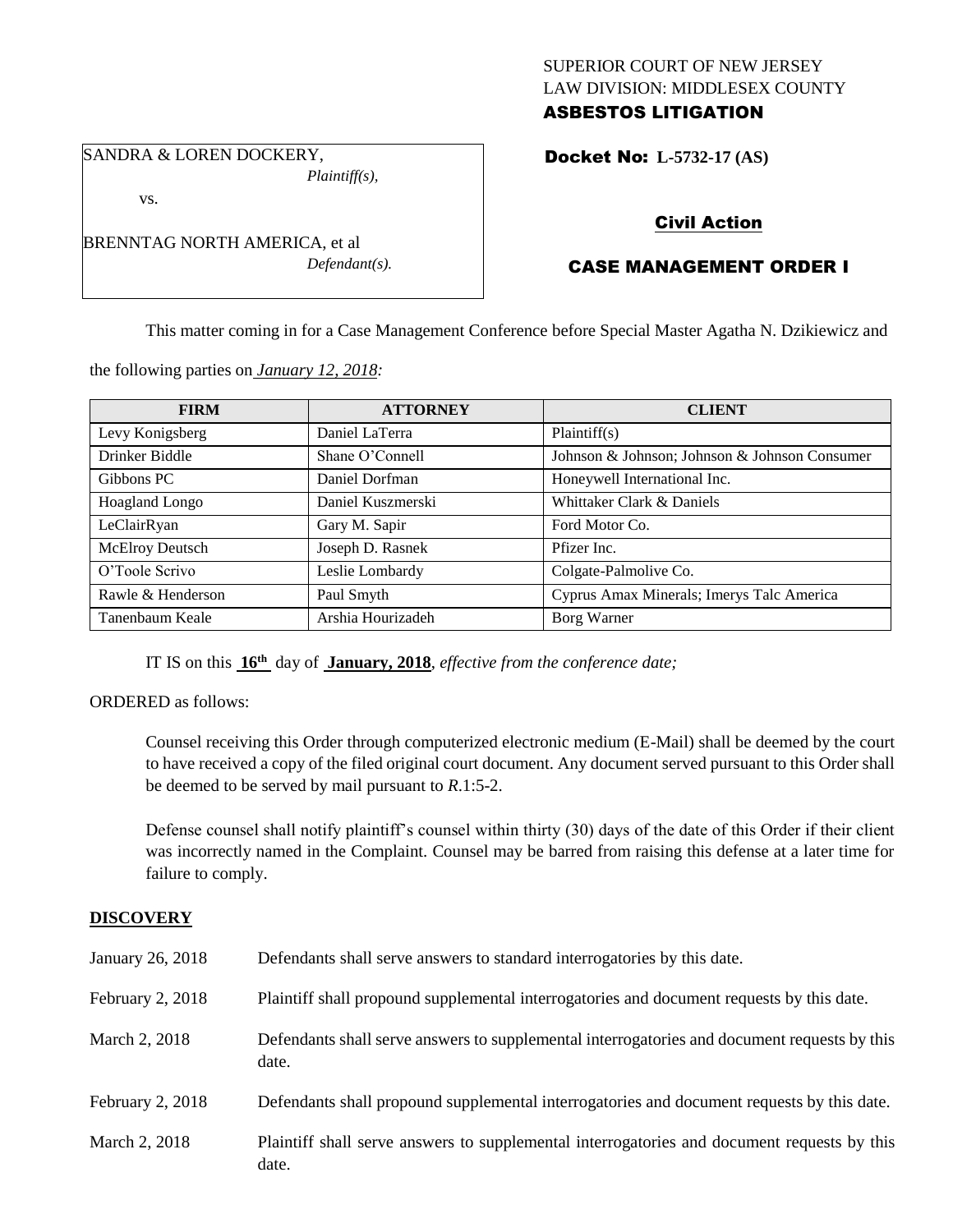- April 30, 2018 Fact discovery, including depositions, shall be completed by this date. Plaintiff's counsel shall contact the Special Master within one week of this deadline if all fact discovery is not completed.
- April 30, 2018 Depositions of corporate representatives shall be completed by this date.

#### **EARLY SETTLEMENT**

July 27, 2018 Settlement demands shall be served on all counsel and the Special Master by this date.

#### **SUMMARY JUDGMENT MOTION PRACTICE**

| June 8, 2018  | Plaintiff's counsel shall advise, in writing, of intent not to oppose motions by this date. |
|---------------|---------------------------------------------------------------------------------------------|
| June 22, 2018 | Summary judgment motions shall be filed no later than this date.                            |
| July 20, 2018 | Last return date for summary judgment motions.                                              |

#### **MEDICAL DEFENSE**

- June 1, 2018 Plaintiff shall serve medical expert reports by this date.
- June 1, 2018 Upon request by defense counsel, plaintiff is to arrange for the transfer of pathology specimens and x-rays, if any, by this date.
- August 10, 2018 Defendants shall identify its medical experts and serve medical reports, if any, by this date. In addition, defendants shall notify plaintiff's counsel (as well as all counsel of record) of a joinder in an expert medical defense by this date.

### **LIABILITY EXPERT REPORTS**

June 1, 2018 Plaintiff shall identify its liability experts and serve liability expert reports or a certified expert statement by this date or waive any opportunity to rely on liability expert testimony.

August 10, 2018 Defendants shall identify its liability experts and serve liability expert reports, if any, by this date or waive any opportunity to rely on liability expert testimony.

#### **ECONOMIST EXPERT REPORTS**

June 1, 2018 Plaintiff shall identify its expert economists and serve expert economist report(s), if any, by this date or waive any opportunity to rely on economic expert testimony.

August 10, 2018 Defendants shall identify its expert economists and serve expert economist report(s), if any, by this date or waive any opportunity to rely on economic expert testimony.

#### **EXPERT DEPOSITIONS**

September 7, 2018 Expert depositions shall be completed by this date. To the extent that plaintiff and defendant generic experts have been deposed before, the parties seeking that deposition in this case must file an application before the Special Master and demonstrate the necessity for that deposition. To the extent possible, documents requested in a deposition notice directed to an expert shall

 $\_$  ,  $\_$  ,  $\_$  ,  $\_$  ,  $\_$  ,  $\_$  ,  $\_$  ,  $\_$  ,  $\_$  ,  $\_$  ,  $\_$  ,  $\_$  ,  $\_$  ,  $\_$  ,  $\_$  ,  $\_$  ,  $\_$  ,  $\_$  ,  $\_$  ,  $\_$  ,  $\_$  ,  $\_$  ,  $\_$  ,  $\_$  ,  $\_$  ,  $\_$  ,  $\_$  ,  $\_$  ,  $\_$  ,  $\_$  ,  $\_$  ,  $\_$  ,  $\_$  ,  $\_$  ,  $\_$  ,  $\_$  ,  $\_$  ,